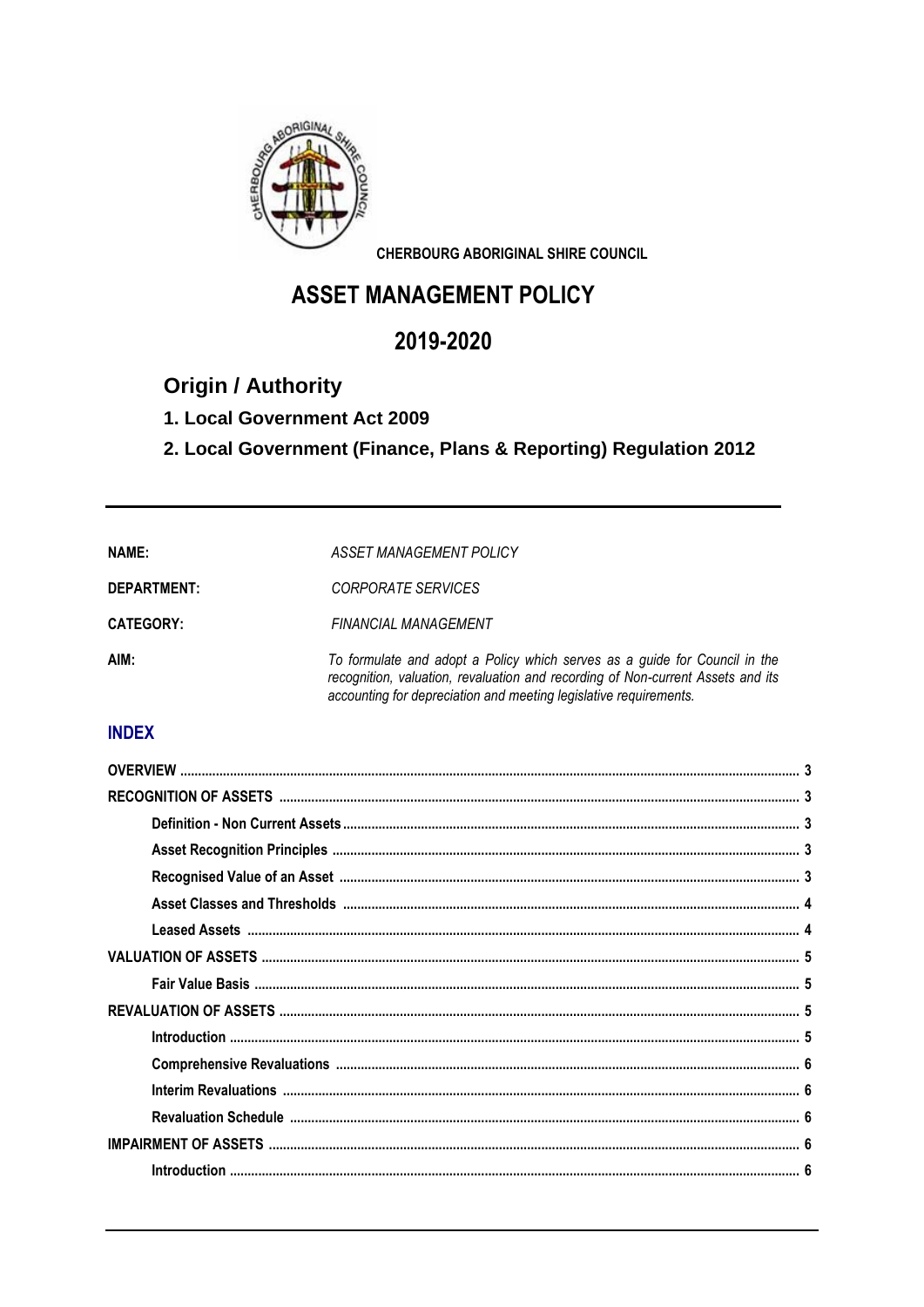### **OVERVIEW**

The purpose of this policy is to provide a framework for identifying, valuing, recording and writing-off non-current physical and intangible assets. In particular, the policy aims to:

- Clarify the definition of, and accounting recognition concepts for, assets;
- Provide guidance on determining the periodic cost of using assets (depreciation/amortisation);
- Specify a basis for valuing non-current assets; and
- Set out the approach to be adopted in regularly reviewing assets.

### **RECOGNITION OF ASSETS**

#### **DEFINITION – NON CURRENT ASSETS**

An asset is defined as a resource with a future economic benefit or service potential, which is controlled by the Council and has arisen from past transactions or events. Each recognised asset controlled by the Council as a result of a past transaction or other past event is to be treated as, or is to form part of the asset.

For the asset to be regarded as an asset of the Council, the Council must control it. Control is generally, but not always synonymous with ownership. To control the asset, the Council must have the capacity to:

- Benefit from the asset in pursuit of its objectives; and
- Deny or regulate the access of others to that asset.

Non current Assets are those assets where the normal period of future economic benefit or service potential is greater than 12 months. A future economic benefit generally stems from the capacity of the asset to contribute to the ability of the Council to meet its service objectives.

#### **ASSET RECOGNITION PRINCIPLES**

Property, plant and equipment is defined in AASB 116 Property, Plant and Equipment (AASB 116) as

*Tangible items that are held for use in the production or supply of goods or services, for rental to others, or for administrative purposes and are expected to be used during more than one period.*

In terms of the Framework and AASB 116, assets should only be recognised by an agency when:

- It is probable that future economic benefits will eventuate; and
- The asset possesses a cost or other value that can be measured reliably.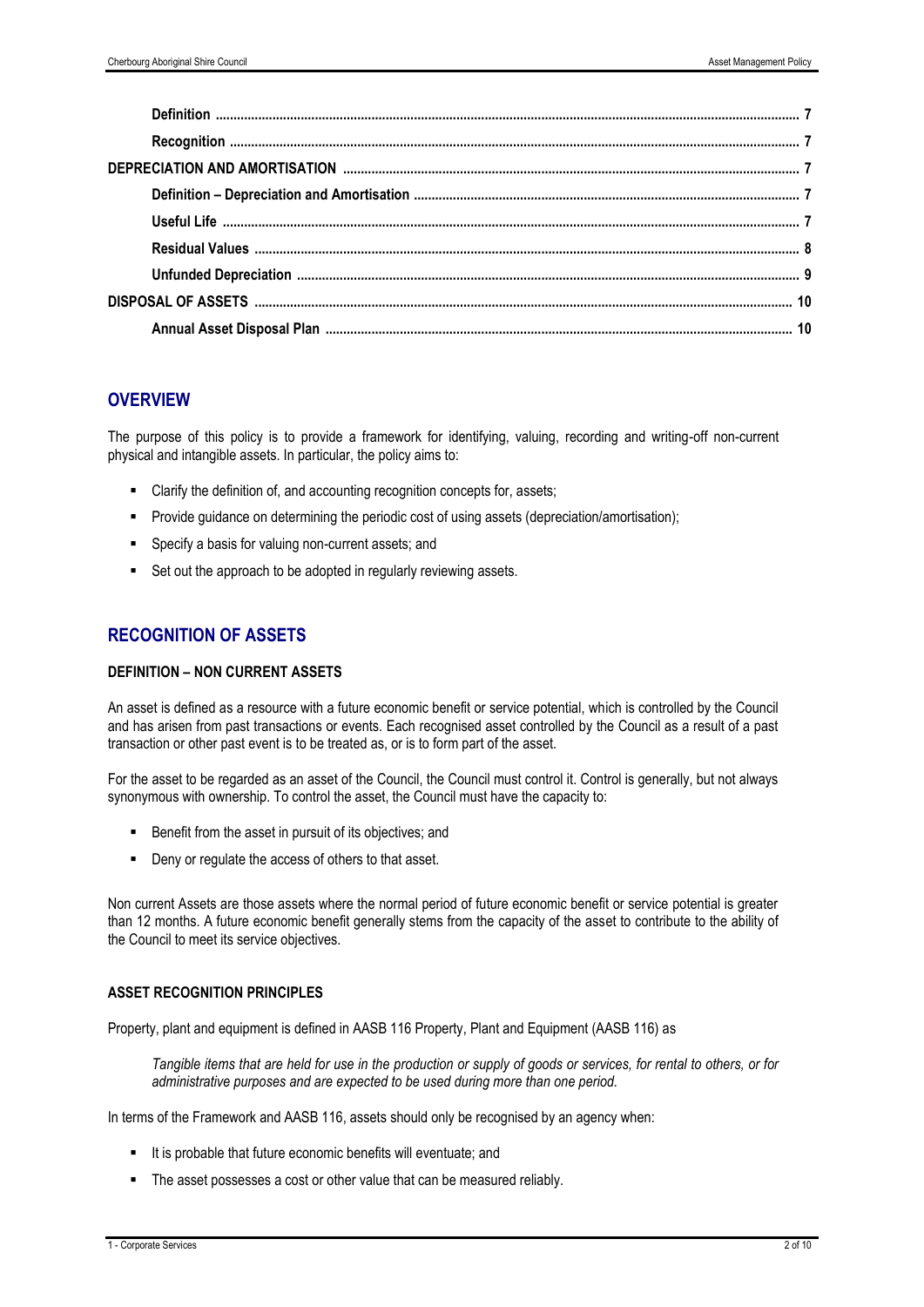#### **RECOGNISED VALUE OF AN ASSET**

On initial recognition, all costs incurred in purchasing or constructing the asset and getting it ready for use are capitalised to the value of the asset.

The following costs are included in the cost of an item of property, plant and equipment upon initial purchase or construction and are capitalised:

- The purchase price, including import duties and non-refundable purchase taxes, after deducting trade discounts and rebates.
- Any costs directly attributable to bringing the asset to the location and condition necessary for it to be capable of operating in the manner intended.

Once the item of property, plant and equipment is in the location and condition necessary for it to be capable of being operated in the manner intended, the capitalising of costs must cease.

General administration and other indirect overhead costs and training costs are not to be capitalised and should be expensed.

#### **ASSET CLASSES AND THRESHOLDS**

The following table outlines the prescribed asset classes and their thresholds.

| <b>CLASS</b>                            | No.             | <b>CODE</b> | <b>THRESHOLD</b> |
|-----------------------------------------|-----------------|-------------|------------------|
| <b>LAND</b>                             | 1               | <b>LAN</b>  | \$1 (All Land)   |
| <b>HOUSES</b>                           | $\overline{2}$  | <b>HOU</b>  | \$10,000         |
| <b>BUILDINGS</b>                        | 3               | <b>BLD</b>  | \$10,000         |
| <b>OTHER STRUCTURES</b>                 | 4               | OS#         | \$10,000         |
| <b>ROADS -</b><br><b>RURAL</b>          | 5               | <b>RDR</b>  | \$10,000         |
| <b>URBAN</b><br>$\blacksquare$          | 5               | <b>RDU</b>  | \$10,000         |
| <b>BRIDGES</b>                          | $6\phantom{1}6$ | <b>BRG</b>  | \$10,000         |
| <b>DRAINAGE</b>                         | $\overline{7}$  | <b>DRN</b>  | \$10,000         |
| <b>PLANT &amp; EQUIPMENT</b>            | 8               | PE#         | \$5,000          |
| <b>MOTOR VEHICLES</b>                   | 9               | <b>MV</b>   | \$5,000          |
| <b>FURNITURE &amp; OFFICE EQUIPMENT</b> | 10              | <b>FOE</b>  | \$5,000          |
| <b>WATER INFRASTRUCTURE</b>             | 11              | <b>WAT</b>  | \$10,000         |
| SEWERAGE INFRASTRUCTURE                 | 12              | <b>SEW</b>  | \$10,000         |
| OTHER (Floating Plant & Loose Tools)    | 13              | <b>FPL</b>  | N/A              |

#### **Portable and Attractive Items (Floating Plant and Loose Tools)**

Certain items that have values below the asset recognition threshold are, by their nature, susceptible to theft or loss. Such items, termed portable and attractive, may include personal computers, programmable calculators, cameras, power tools, ladders and like items. Such items must be registered for physical control purposes. A separate Register of Portable and Attractive Items is maintained and such assets are recorded at 'nil' value in the Asset Register. Portable and attractive items are not reported in the Council's financial statements.

#### **LEASED ASSETS**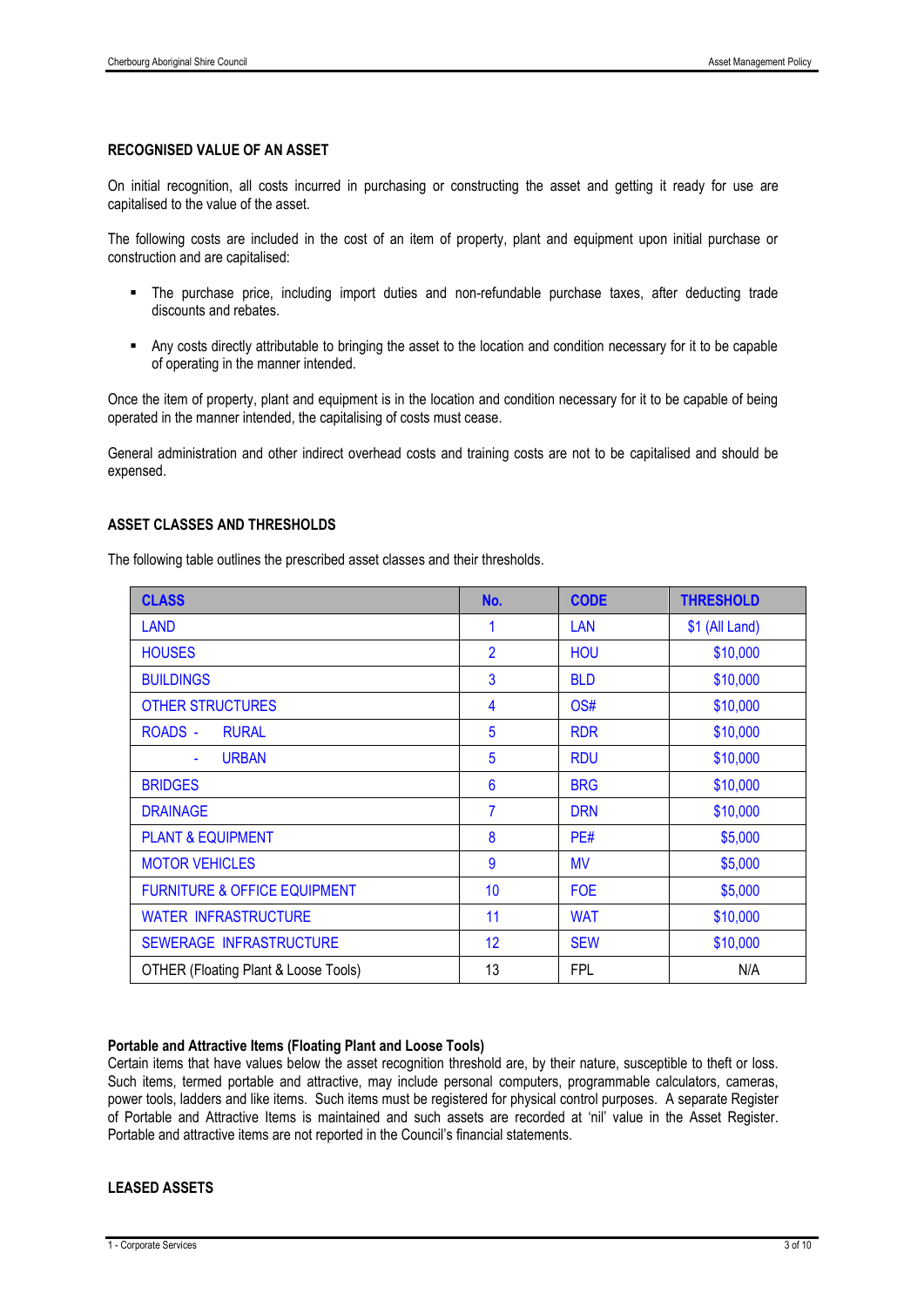AASB 117 Leases requires that assets acquired under finance leases be recognised initially at an amount equal to the fair value of the leased property or, if lower, the present value of the minimum lease payments, using the interest rate implicit in the original lease contract as the discount factor. A corresponding liability for the lease payments must also be recorded.

Assets acquired under a finance lease are subject to the same revaluation requirements as assets that are owned or otherwise controlled by the Council.

Assets subject to operating leases are not controlled by the Council and should not be recognised as assets.

### **VALUATION OF ASSETS**

#### **FAIR VALUE BASIS**

Agencies are to record at fair value all land, buildings, infrastructure, major plant and equipment and heritage and cultural assets.

The term 'fair value' is defined in AASB 116 as being

'*The amount for which an asset could be exchanged between knowledgeable, willing parties in an arm's length transaction*'.

This is not necessarily the market selling price of the asset. Rather it should be regarded as the maximum value that agency management would rationally pay to acquire the asset if it did not currently hold it, taking into account:

- Quoted market price in an active and liquid market eg listed shares;
- The current market price of the same or similar asset eg land;
- The cost of replacing or reproducing the asset, if management intend to replace the asset;
- The remaining useful life and condition of the asset; and
- Cash flows from future use and disposal.

The appropriate methodology for each class of asset is outlined below:

| Land and Improvements:                 | Land is based on market value. Land Improvements are determined<br>on a case by case basis having regard to the substance and nature<br>of the works. |
|----------------------------------------|-------------------------------------------------------------------------------------------------------------------------------------------------------|
| Houses:                                | Valuation is based on current replacement cost                                                                                                        |
| <b>Buildings:</b>                      | Valuation is based on current replacement cost.                                                                                                       |
| <b>Other Structures:</b>               | Valuation is based on current replacement cost.                                                                                                       |
| Roads:                                 | Valuation is determined on current replacement cost.                                                                                                  |
| <b>Bridges:</b>                        | Valuation is based on current replacement cost.                                                                                                       |
| Drainage:                              | Valuation is based on current replacement cost.                                                                                                       |
| <b>Plant and Equipment:</b>            | Valuation is based on historical cost.                                                                                                                |
| <b>Motor Vehicles:</b>                 | Valuation is based on historical cost                                                                                                                 |
| <b>Furniture and Office Equipment:</b> | Valuation is based on historical cost.                                                                                                                |
| <b>Water Infrastructure:</b>           | Valuation is based on current replacement cost.                                                                                                       |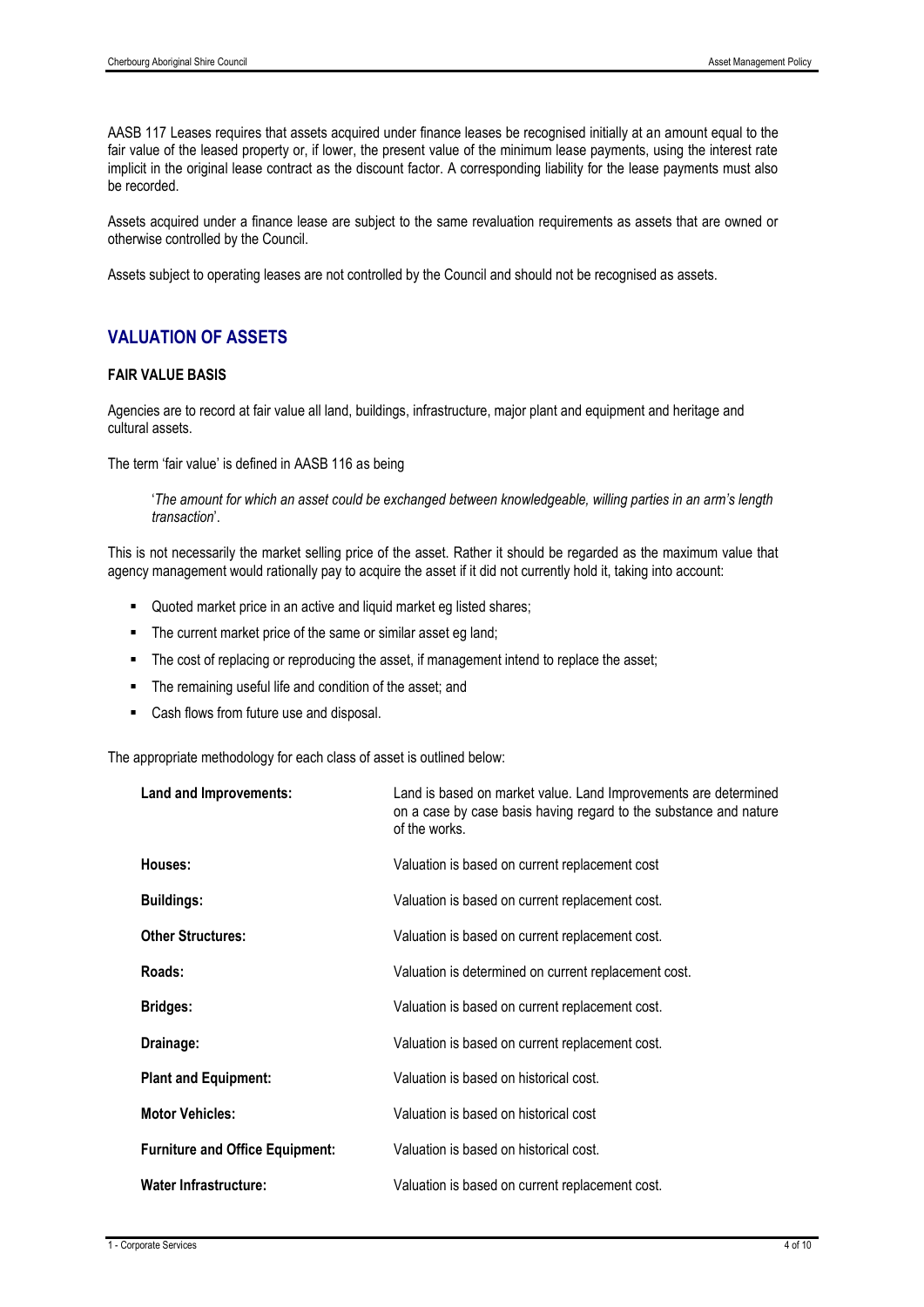**Sewerage Infrastructure:** Valuation is based on current replacement cost.

### **REVALUATION OF ASSETS**

#### **INTRODUCTION**

To ensure that information relating to assets continues to satisfy the criterion of *relevanc*e, it is necessary that periodic revaluations be performed. It is appropriate in the circumstances to provide for periodic comprehensive revaluations combined, where applicable, with annual interim revaluations based on specific indices.

#### **COMPREHENSIVE REVALUATIONS**

It is a requirement for Council to have comprehensive revaluation carried out at regular intervals to ensure that the carrying amount of an asset does not differ materially from that which would be determined using fair value at the reporting date.

**Where an item of property, plant and equipment is revalued, the entire class of property, plant and equipment to which that asset belongs is to be revalued.**

#### **INTERIM REVALUATIONS**

To maintain the value of assets in current terms, interim (desk-top) revaluations of assets measured at fair value should be performed on an annual basis. These interim valuations should use relevant Australian Bureau of Statistics price indices or other reliable measures that can be used to estimate the current values of major asset classes. Council needs only account for the impact of revaluation if the cumulative change in the index is 5% or greater (either positive or negative).

For Land assets, appropriate valuation indices can be obtained from the Department of Natural Resources and Mines. The use of Unimproved Capital Value valuations provided by the Department of Natural Resources and Mines for rating purposes is not appropriate for financial statement purposes.

For the valuation of non-residential buildings, the Queensland Implicit Price Deflator should usually be used as the basis of interim valuations. The Economic Statistics Section, Office of Economic and Statistical Research (OESR), Queensland Treasury will provide advice on indices, including the Implicit Price Deflator index.

Interim revaluations also should take into account any other changes that have a material impact on the value of the asset.

#### **REVALUATION SCHEDULE**

The table below outlines a revaluation schedule for proposed revaluations:

|                         | <b>LAST</b><br><b>REVALUATION</b> | <b>INTERIM REVALUATION</b> |  |  |   | <b>NEXT</b>        |
|-------------------------|-----------------------------------|----------------------------|--|--|---|--------------------|
| <b>ASSET CLASS</b>      |                                   |                            |  |  | 3 | <b>REVALUATION</b> |
| <b>LAND</b>             |                                   |                            |  |  |   | 2016               |
| <b>HOUSES</b>           |                                   |                            |  |  |   | 2016               |
| <b>BUILDINGS</b>        |                                   |                            |  |  |   | 2016               |
| <b>OTHER STRUCTURES</b> |                                   |                            |  |  |   | 2016               |
| <b>ROADS</b>            |                                   |                            |  |  |   | 2016               |
| <b>BRIDGES</b>          |                                   |                            |  |  |   | 2016               |
| <b>DRAINAGE</b>         |                                   |                            |  |  |   | 2016               |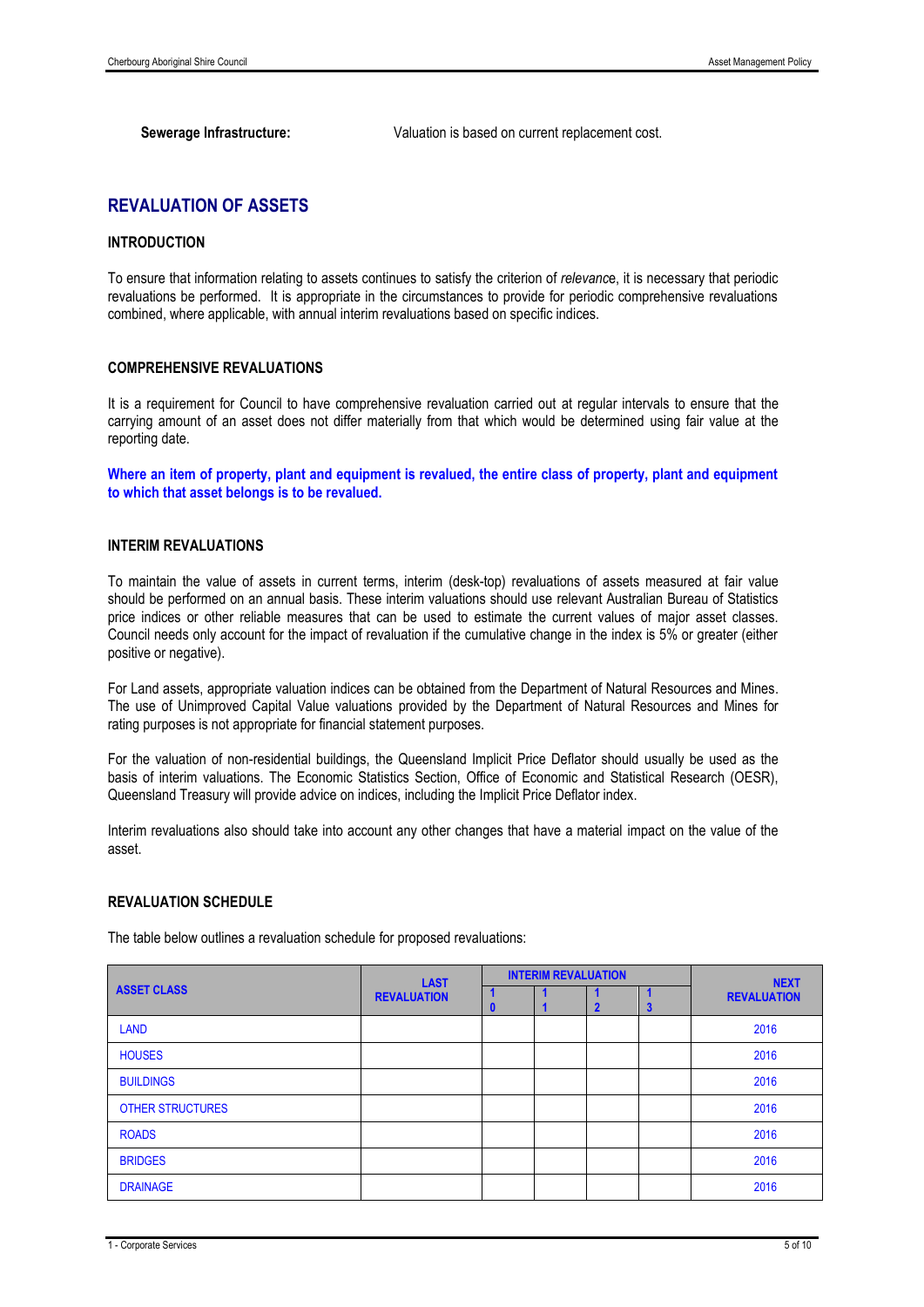| <b>PLANT &amp; EQUIPMENT</b>            | N/A |  |  |      |
|-----------------------------------------|-----|--|--|------|
| <b>MOTOR VEHICLES</b>                   |     |  |  |      |
| <b>FURNITURE &amp; OFFICE EQUIPMENT</b> | N/A |  |  |      |
| <b>WATER INFRASTRUCTURE</b>             |     |  |  | 2016 |
| <b>SEWERAGE INFRASTRUCTURE</b>          |     |  |  | 2016 |

### **IMPAIRMENT OF ASSETS**

#### **INTRODUCTION**

All non-current assets must be assessed for impairment in accordance with AASB 136 Impairment of Assets (AASB 136). Assets held at either cost or fair value are subject to the requirements of the Standard.

The requirements of the Standard apply subject to the provisions contained in AASB 1031 Materiality. In determining materiality, where assets are tested for impairment and the total change in the written down value for the class of assets or the total impact on depreciation for the class of assets is material, then the impairment loss must be brought to account.

#### **DEFINITION**

Impairment is the decline in the future economic benefits or service potential of an asset, over and above the use reflected through depreciation.

In general, an asset is impaired when its recoverable amount (i.e. the net amount expected to be recovered through cash flows arising from its use and disposal) is less than its carrying amount. If an asset is impaired, it must be written down and an impairment loss recorded.

For assets recorded at fair value there would generally be only a few instances where an impairment loss would arise, however an annual review for indicators will need to be performed.

#### **RECOGNITION**

Agencies must assess every year at reporting date whether there are any indicators that an asset may be impaired. This assessment will be at the individual asset level rather than at the class level.

For physical assets there is only a need to test an asset for impairment if there is an indication of impairment. The events or circumstances that may indicate the impairment of an asset will generally be significant and reference should be made to the Standard AASB 136 (paragraph 12) for a list of minimum considerations for indicators of impairment.

### **DEPRECIATION AND AMORTISATION**

#### **DEFINITION – DEPRECIATION AND AMORTISATION**

Where non-current assets, including intangible assets, have a limited useful life, they must be depreciated in accordance with the requirements of AASB 116 Property, Plant and Equipment (AASB 116) and AASB 138 Intangible Assets (AASB 138). The term "depreciation" should be used when referring to non-current assets that have physical substance. The term "amortisation" is used in relation to intangible assets and finance leases.

AASB 116 defines depreciation as:

*The systematic allocation of the depreciable amount of an asset over its useful life.*

AASB 138 defines amortisation as: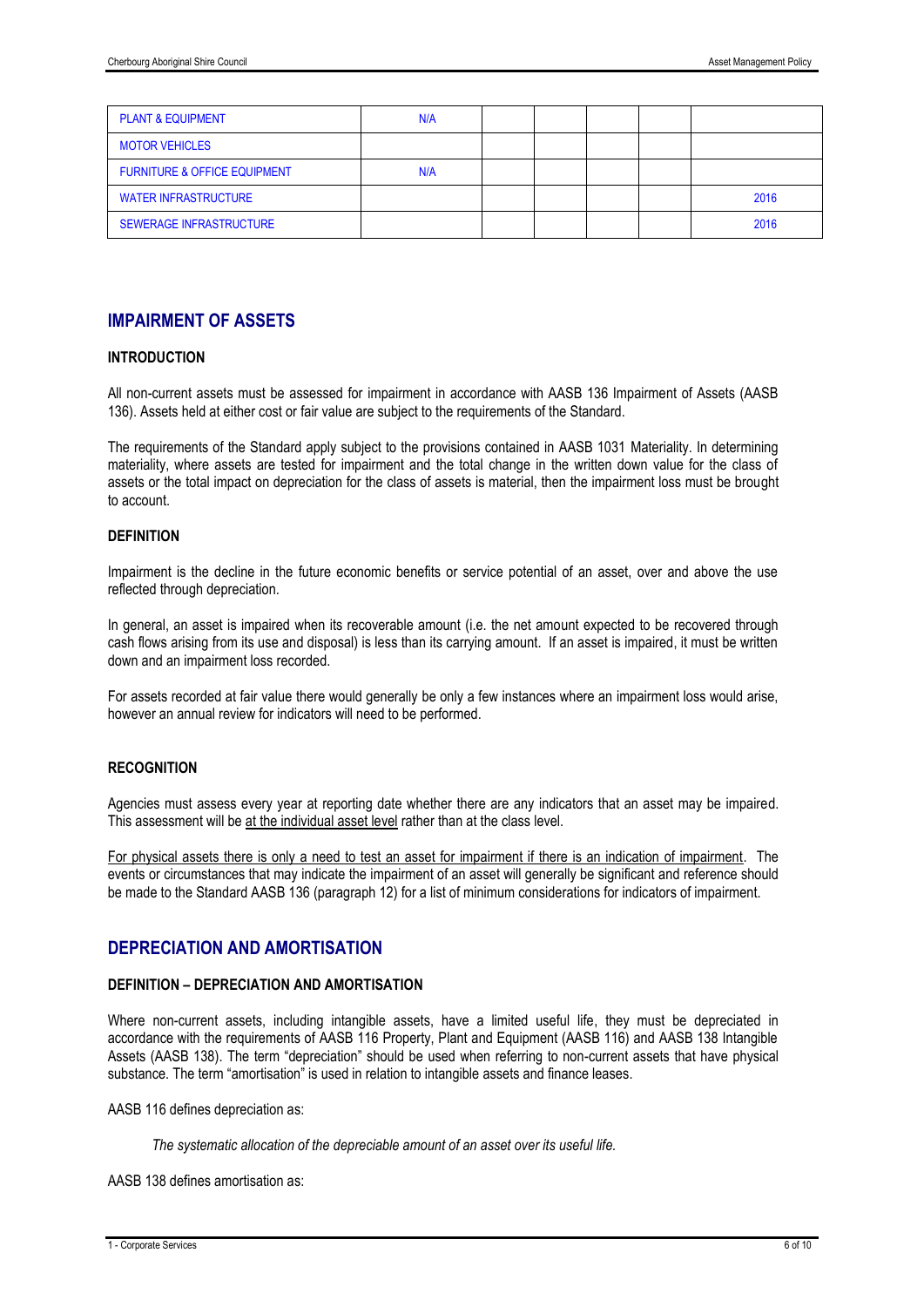*The systematic allocation of the depreciable amount of an intangible asset over its useful life.*

Essentially, depreciation is an allocation process, in which the cost of an asset or any other amount substituted for cost, (less any expected residual value) is systematically allocated over the useful life of the asset to the agency, that is, the time over which it is expected to earn revenue or provide service potential to the Council.

#### **DEPRECIATION METHOD**

The depreciation methodology for all classes of assets shall be the straight-line method, combined with an assessment of the condition of each asset. The straight line method allocates the depreciable amount in approximately equal amounts in each accounting period over the useful life of the asset being depreciated.

AASB 116 defines "depreciable amount" as:

*The cost of an asset, or other amount substituted for cost, less the residual value.*

#### **USEFUL LIFE**

AASB 116 defines "useful life" as:

*The period over which an asset is expected to be available for use by an agency.*

The estimation of useful life is to be based on the Council's past experience and its planned replacement programs. If an asset is still used beyond its "ideal" or "optimum" replacement timeframe, the extended period is the life which should be used.

AASB 116 requires that the residual value and the useful life of an asset be reviewed annually

The table below outlines the useful life ranges of Council's assets.

| <b>ASSET CLASS</b>                                                                                                                                                                                                                                                                                                                                             | <b>LIFE IN</b><br><b>YEARS</b>                                                              |
|----------------------------------------------------------------------------------------------------------------------------------------------------------------------------------------------------------------------------------------------------------------------------------------------------------------------------------------------------------------|---------------------------------------------------------------------------------------------|
| LAND                                                                                                                                                                                                                                                                                                                                                           | <b>Not</b><br><b>Depreciated</b>                                                            |
| <b>HOUSES</b>                                                                                                                                                                                                                                                                                                                                                  | $10 - 80$                                                                                   |
| <b>BUILDINGS</b>                                                                                                                                                                                                                                                                                                                                               | $10 - 80$                                                                                   |
| <b>OTHER STRUCTURES</b>                                                                                                                                                                                                                                                                                                                                        | 10-100                                                                                      |
| <b>ROADS</b><br><b>Seal</b><br>$(10 - 15 \text{ yrs})$<br><b>Gravel (Pavement)</b><br>$(48 - 80 \text{ yrs})$<br><b>Sub-base Seal</b><br><b>Sub-base Gravel</b><br>Formation (Sub-grade)<br>$(80 \text{ yrs})$<br>Kerb & Channel<br>(30 yrs)<br><b>Road Culverts</b><br>$(30-50 \text{ yrs})$<br><b>Bridges</b><br>Earthworks and Road Furniture (EW = 80 yrs) | $7 - 100$<br>$1 - 30$<br>40-100<br>30-100<br>125-500<br>$10 - 80$<br>$20 - 80$<br>$30 - 80$ |
| <b>BRIDGES (Large Drainage Structures)</b>                                                                                                                                                                                                                                                                                                                     | 20-100                                                                                      |
| <b>DRAINAGE (Urban Drainage)</b>                                                                                                                                                                                                                                                                                                                               | 20-100                                                                                      |
| <b>PLANT &amp; EQUIPMENT</b>                                                                                                                                                                                                                                                                                                                                   | $3 - 10$                                                                                    |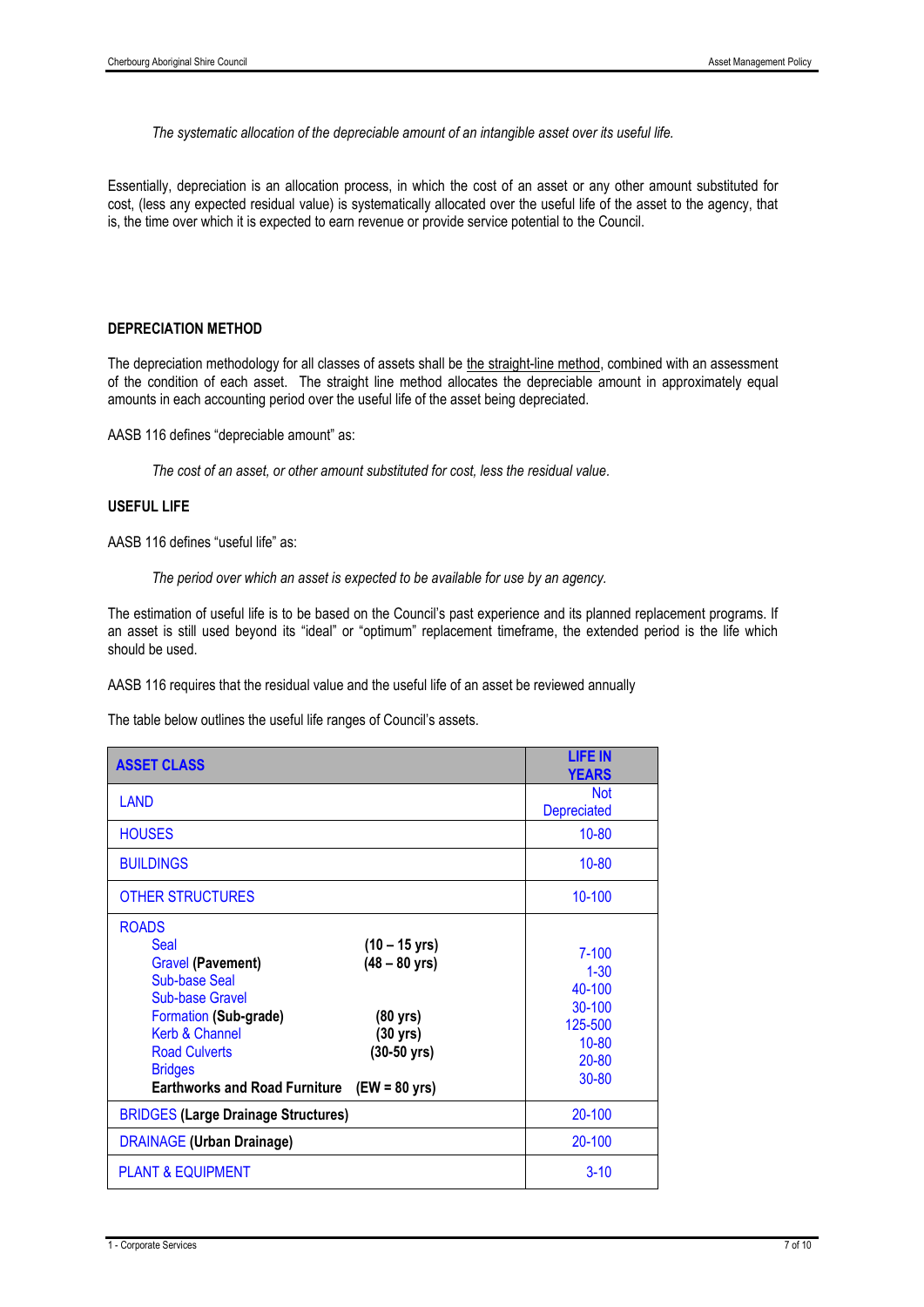| <b>MOTOR VEHICLES</b>                   | $3-10$   |
|-----------------------------------------|----------|
| <b>FURNITURE &amp; OFFICE EQUIPMENT</b> | $3-5$    |
| <b>WATER INFRASTRUCTURE</b>             | $5 - 95$ |
| <b>SEWERAGE INFRASTRUCTURE</b>          | $5 - 80$ |

#### **RESIDUAL VALUES**

The residual value is the amount expected to be recovered from the disposal of the asset at the end of its useful life to the agency after deducting the estimated costs of disposal.

AASB 116 requires that the residual value and the useful life of an asset be reviewed annually.

When setting residual values both current market/cost prices and historical trends are taken into account.

| Land:                                  | Not depreciated, so no residual value required.                                                                                               |
|----------------------------------------|-----------------------------------------------------------------------------------------------------------------------------------------------|
| Houses:                                | Market Value                                                                                                                                  |
| <b>Buildings and Other Structures:</b> | Market Value / If demolished as per individual component -<br>Disposal value.                                                                 |
| Roads:                                 | Per individual component – condition based evaluation method<br>using a percentage of individual components of the gross<br>replacement cost. |

NOTE: The road asset contains components that have, for all practical purposes, almost infinite lives. Examples are road embankments, cuttings, alignment, clearing and grubbing, and much of the formation of roads.

| <b>Bridges:</b>              | Per individual component - Disposal value.             |
|------------------------------|--------------------------------------------------------|
| Drainage:                    | Per individual component - Disposal value.             |
| <b>Plant and Equipment:</b>  | Disposal value or market values at end of useful life. |
| <b>Motor Vehicles:</b>       | Disposal Value of market value at end of useful life   |
| <b>Water Infrastructure:</b> | NIL                                                    |
| Sewerage Infrastructure:     | NIL                                                    |

#### **UNFUNDED DEPRECIATION**

It is the Policy of Council to allocate sufficient unrestricted funds, after meeting all other ordinary expenses, to the funding of the annual depreciation expense. This will not apply to depreciation on capital assets that the Council has resolved not to replace on their ultimate demise, or assets that Council has decided may be replaced using alternative sources of funding eg Subsidy arrangements.

If insufficient funds are available, Council may recover the shortfall in the next year's budget allocation, or resolve to not fund that portion of the depreciation expense that cannot be funded from available funding sources.

#### **Unfunded Depreciation is calculated as per below;**

• **Council will decide what assets will not be replaced at the end of their useful lives. These assets will continue to be depreciated in line with the usage of their service potential, but that depreciation will not be funded by the raising of equivalent operating revenue.**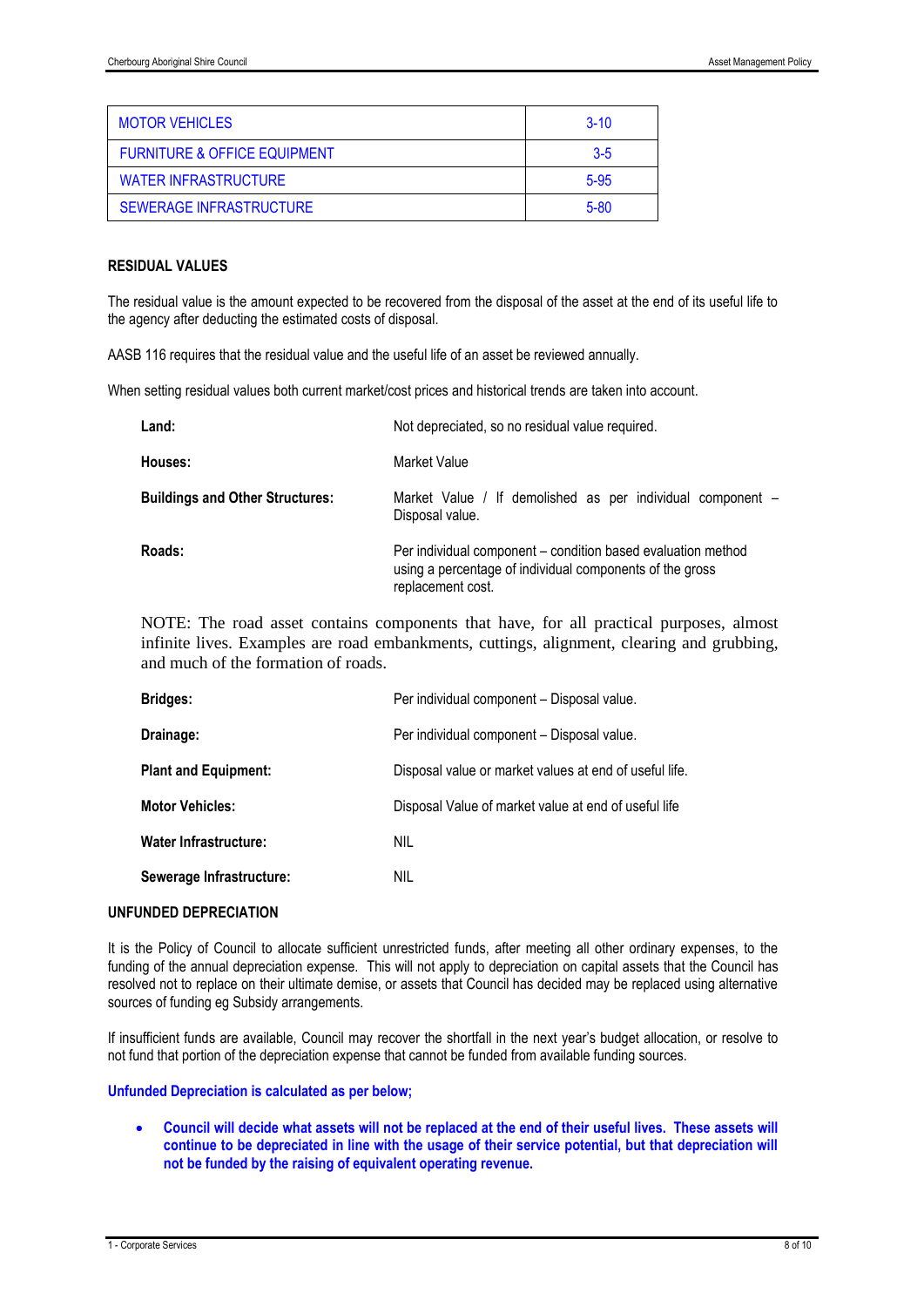- **Council will decide, for individual assets or for classes of that asset group, what percentage of these assets could be raised from available funding sources, such as grants or contributions. To the extent of those sources, Council may determine not to raise equivalent operating revenue – that is, it will not fund this proportion of the depreciation on those assets.**
- **These decisions will be documented and form a Council resolution as part of the annual budget process.**

**The amount of the Unfunded Depreciation in any budget year, based on the above principles, will be the amount shown in the Appropriation Statement as the** *Unfunded Depreciation Transfer from Shire Capital***.** 

#### **Classes of Assets**

**Land**  Not Depreciated

#### **Houses**

#### **Buildings and Other Structures**

Council will fund depreciation on all Buildings and Other Structures

#### **Roads**

Council will fund the depreciation on all of its road network assets. Council has in place General Maintenance Programs to maintain the region's road network that are funded from operating revenues.

#### **Bridges**

Council will fund the depreciation on all of its bridge assets.

#### **Drainage**

Council will fund the depreciation on all of its drainage assets.

#### **Plant and Equipment**

Council will fund depreciation on those items it intends to replace as per Council's adopted Plant Replacement Schedule.

#### **Motor Vehicles**

#### **Water Infrastructure**

Council will fund the depreciation of all Water Infrastructure assets.

#### **Sewerage Infrastructure**

Council will fund the depreciation of all Sewerage Infrastructure assets.

### **DISPOSAL OF ASSETS**

AASB 116 specifies that an item of property, plant and equipment is to be derecognised:

- On disposal: or
- When no future economic benefits are expected from its use or disposal.

When disposing of assets, the following applies where the apparent value of the asset is as per the amounts identified below:

CEO has approval up to \$10,000;